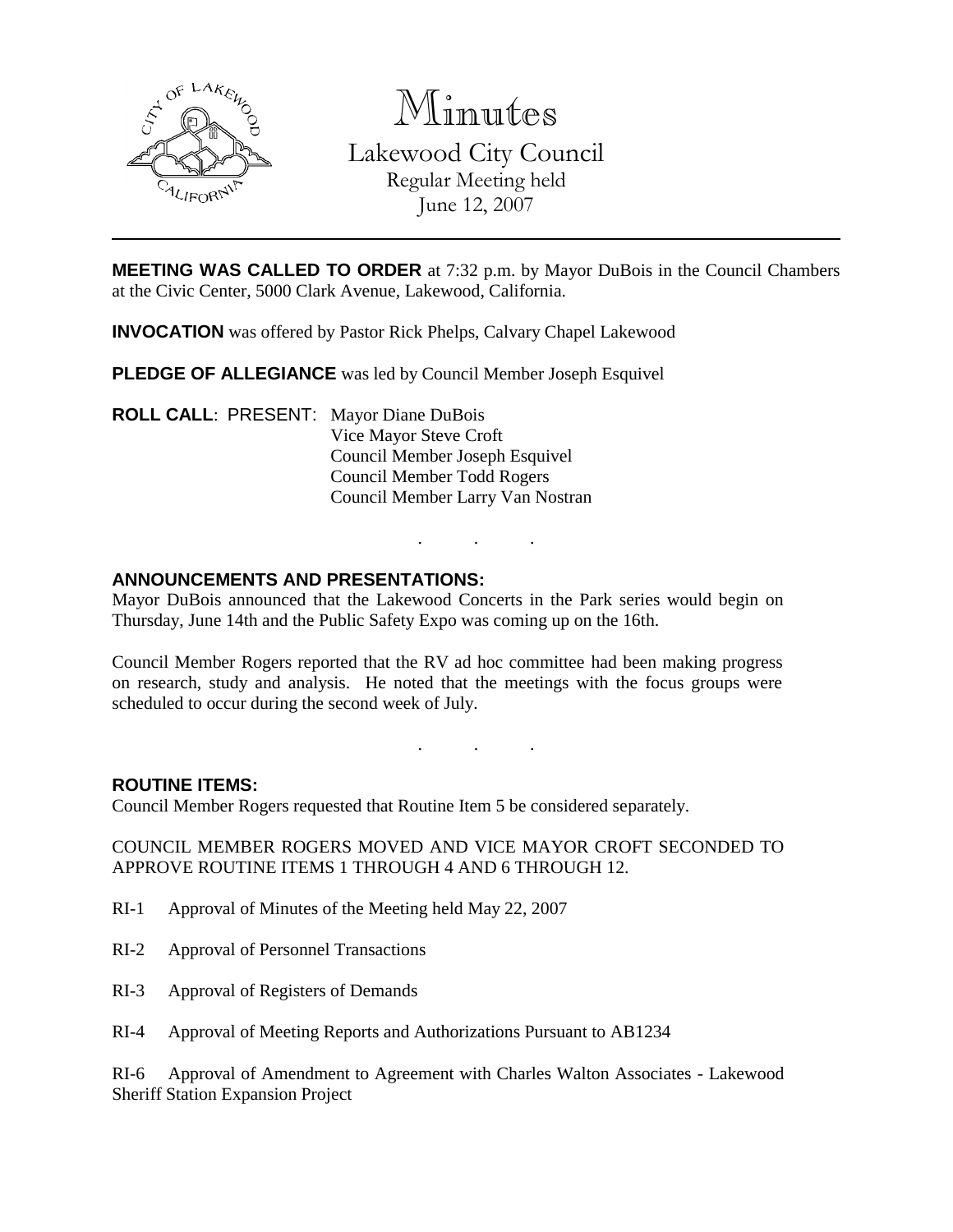#### **ROUTINE ITEMS:** Continued

- RI-7 Approval of Amendment to Agreement with Knightsbridge Architectural Products
- RI-8 Acceptance of Notice of Completion for Public Works Project No. 06-10, McCormick Pool Replastering and Equipment Upgrade, Condor, Inc.
- RI-9 Approval of Agreement with Long Beach Water for the Construction and Operation of an Emergency Interconnection
- RI-10 Approval of Agreement for Soils Engineering Services with AESCO Technologies, Inc.
- RI-11 RESOLUTION NO. 2007-17; A RESOLUTION OF THE CITY COUNCIL OF THE CITY OF LAKEWOOD AMENDING RESOLUTION NO. 92-36 PERTAINING TO THE LOW-INCOME EXEMPTION OF THE UTILITY USERS TAX
- RI-12 RESOLUTION NO. 2007-18; A RESOLUTION OF THE CITY COUNCIL OF THE CITY OF LAKEWOOD ADJUSTING THE MAXIMUM FEES OR CHARGES FOR BIN AND SPECIAL REFUSE SERVICE

UPON ROLL CALL VOTE, THE MOTION WAS APPROVED:

AYES: COUNCIL MEMBERS: Van Nostran, Esquivel, Croft, Rogers and DuBois NAYS: COUNCIL MEMBERS: None

RI-5 Approval of Street Closures for July 4th Block Parties

Council Member Rogers requested that the record indicate that the report in the agenda packet had a typographical error and that the total number of block party applicants was 21.

COUNCIL MEMBER ROGERS MOVED AND VICE MAYOR CROFT SECONDED TO APPROVE ROUTINE ITEM 5 AS CORRECTED. UPON ROLL CALL VOTE, THE MOTION WAS APPROVED:

AYES: COUNCIL MEMBERS: Van Nostran, Esquivel, Croft, Rogers and DuBois NAYS: COUNCIL MEMBERS: None

## **1.1 • AWARD OF BID FOR PUBLIC WORKS PROJECT NO. 06-9, CENTRE WATERPROOFING PROJECT** *[Continued from May 22, 2007]*

Director of Public Works Lisa Rapp made a presentation based on the report in the agenda stating five bids had been received for the Centre Waterproofing Project. She advised that although letters of protest had been received from the second lowest bidder, Kitson Specialty Contracting, Inc., and the fourth lowest bidder, Best Contracting Services, the City Attorney

. . .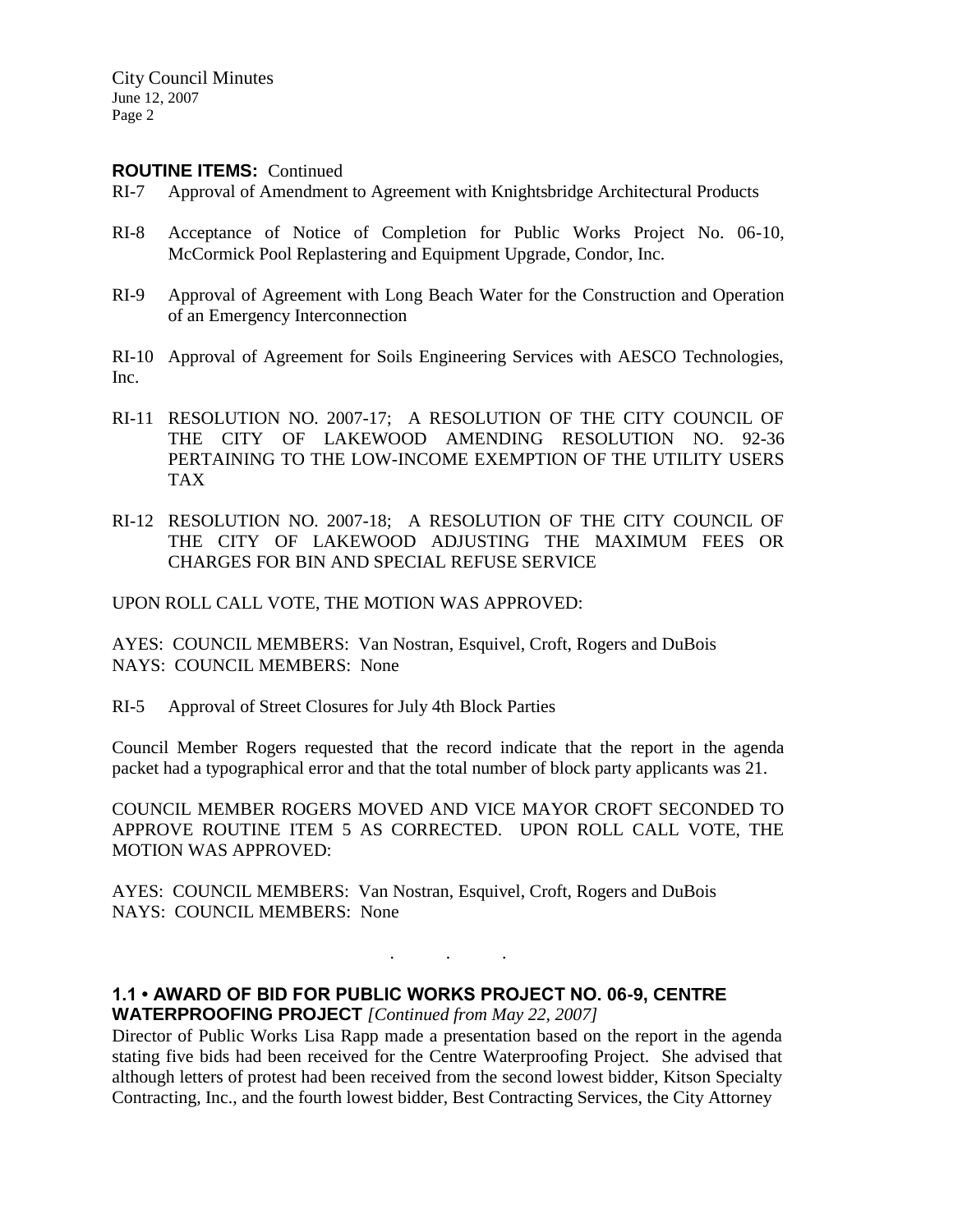City Council Minutes June 12, 2007 Page 3

**1.1 • AWARD OF BID FOR PUBLIC WORKS PROJECT NO. 06-9** - Continued

had determined that there was no legal justification to reject the low bidder, CAM Painting. An additional letter had been received from Kitson questioning the license status of the low bidder. She stated that staff had checked the licenses and references of the low bidder and found them to be in order. Staff was recommending that since funding was available and the additional work should optimally be done while the facility was available, that Additive Alternative #1 be included with the contract award. It was the recommendation of staff that the City Council: 1) adopt the plans, specifications and working details for the project; 2) reject the bid protest letters submitted by Kitson Specialty Contracting, Inc. and Best Contracting Services, Inc.; 3) award the contract, including Additive Alternative #1, to CAM Painting, Inc. in the amount of \$609,000; 4) authorize staff to approve a cumulative total of change orders, as necessary, not to exceed \$43,000; and 5) appropriate \$206,000 from the General Fund to the Centre Waterproofing capital project account in order to fund the full scope of work of the contract.

Mayor DuBois opened the public hearing at 7:42 p.m. and called for anyone in the audience wishing to address the City Council on this matter.

Brian Yennaris, CAM Painting, stated his company was prepared to do the scheduled work to the satisfaction of the City, and that he was available to answer any questions.

COUNCIL MEMBER VAN NOSTRAN MOVED AND COUNCIL MEMBER ESQUIVEL SECONDED TO CLOSE THE PUBLIC HEARING AND APPROVE STAFF'S RECOMMENDATIONS. UPON ROLL CALL VOTE, THE MOTION WAS APPROVED:

AYES: COUNCIL MEMBERS: Van Nostran, Esquivel, Croft, Rogers and DuBois NAYS: COUNCIL MEMBERS: None

# **1.2 • AWARD OF BID FOR PUBLIC WORKS PROJECT NO. 06-12, PALMS PARK COMMUNITY CENTER ROOF REPLACEMENT PROJECT**

. . .

The Director of Public Works made a brief presentation based on the memo in the agenda and stated seven bids had been received for the Palms Park Community Center Re-roofing Project. She noted that the project would be funded through Community Development Block Grant funds and that there was sufficient funding for the entire scope of work. It was the recommendation of staff that the City Council adopt the plans, specifications and working details for the project; award a contract to Commercial Roofing Systems, Inc. in the amount of \$126,877; and authorize staff to approve a cumulative total of change order, as necessary, not to exceed \$13,000.

Responding to a question from Council Member Van Nostran, Ms. Rapp stated that the bid process was tailored to the expected lifespan of the roof, in this case, a 20-year bonded roof.

Mayor DuBois opened the public hearing at 7:51 p.m. and called for anyone in the audience wishing to address the City Council on this matter. There was no response.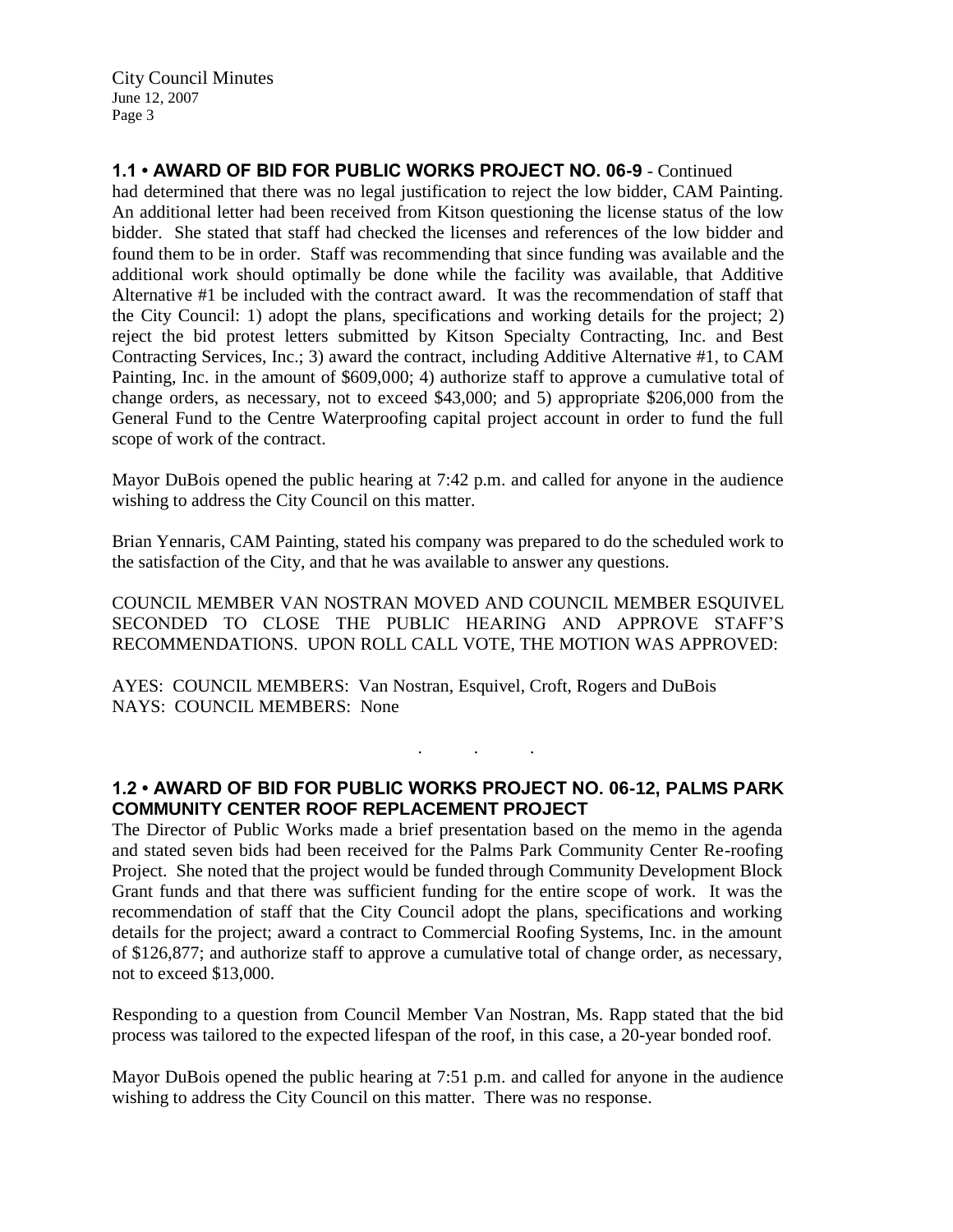**1.2 • AWARD OF BID FOR PUBLIC WORKS PROJECT NO. 06-12, PALMS PARK COMMUNITY CENTER ROOF REPLACEMENT PROJECT** - Continued COUNCIL MEMBER ESQUIVEL MOVED AND VICE MAYOR CROFT SECONDED TO ADOPT STAFF'S RECOMMENDATIONS. UPON ROLL CALL VOTE, THE MOTION WAS APPROVED:

AYES: COUNCIL MEMBERS: Van Nostran, Esquivel, Croft, Rogers and DuBois NAYS: COUNCIL MEMBERS: None

# **2.1 • SECOND READING AND ADOPTION OF ORDINANCE NO. 2007-4; SPECIFIC PLAN FOR 3201-3225 CARSON STREET**

 $\mathbf{r}$  .  $\mathbf{r}$  ,  $\mathbf{r}$  ,  $\mathbf{r}$  ,  $\mathbf{r}$  ,  $\mathbf{r}$  ,  $\mathbf{r}$  ,  $\mathbf{r}$ 

Community Development Director Jack Gonsalves noted that per the direction of the City Council at the last regular meeting when the proposed ordinance was introduced, a condition had been added on the last page of the ordinance.

ORDINANCE NO. 2007-4; AN ORDINANCE OF THE CITY COUNCIL OF THE CITY OF LAKEWOOD ADOPTING SPECIFIC PLAN 2007-2 was read by title by the City Clerk.

COUNCIL MEMBER ROGERS MOVED AND VICE MAYOR CROFT SECONDED TO WAIVE FURTHER READING AND ADOPT ORDINANCE NO. 2007-4. UPON ROLL CALL VOTE, THE MOTION WAS APPROVED:

AYES: COUNCIL MEMBERS: Van Nostran, Esquivel, Croft, Rogers and DuBois NAYS: COUNCIL MEMBERS: None

## **2.2 • SECOND READING AND ADOPTION OF ORDINANCE NO. 2007-5; COMPLIANCE WITH CALIFORNIA SENATE BILL 53**

. . .

City Attorney Steve Skolnik advised that the proposed ordinance did not in any way, change or expand eminent domain powers. He stated that the sole purpose of the ordinance was to bring the Redevelopment Agency's program into compliance with a newly passed State law.

ORDINANCE NO. 2007-5; AN ORDINANCE OF THE CITY COUNCIL OF THE CITY OF LAKEWOOD CONTAINING A DESCRIPTION OF THE LAKEWOOD REDEVELOPMENT AGENCY'S PROGRAM TO ACQUIRE REAL PROPERTY BY EMINENT DOMAIN IN REDEVELOPMENT PROJECT NO. 1 AND NO. 3

COUNCIL MEMBER ROGERS MOVED AND VICE MAYOR CROFT SECONDED TO ADOPT ORDINANCE NO. 2007-5. UPON ROLL CALL VOTE, THE MOTION WAS APPROVED:

AYES: COUNCIL MEMBERS: Van Nostran, Esquivel, Croft, Rogers and DuBois NAYS: COUNCIL MEMBERS: None

. . .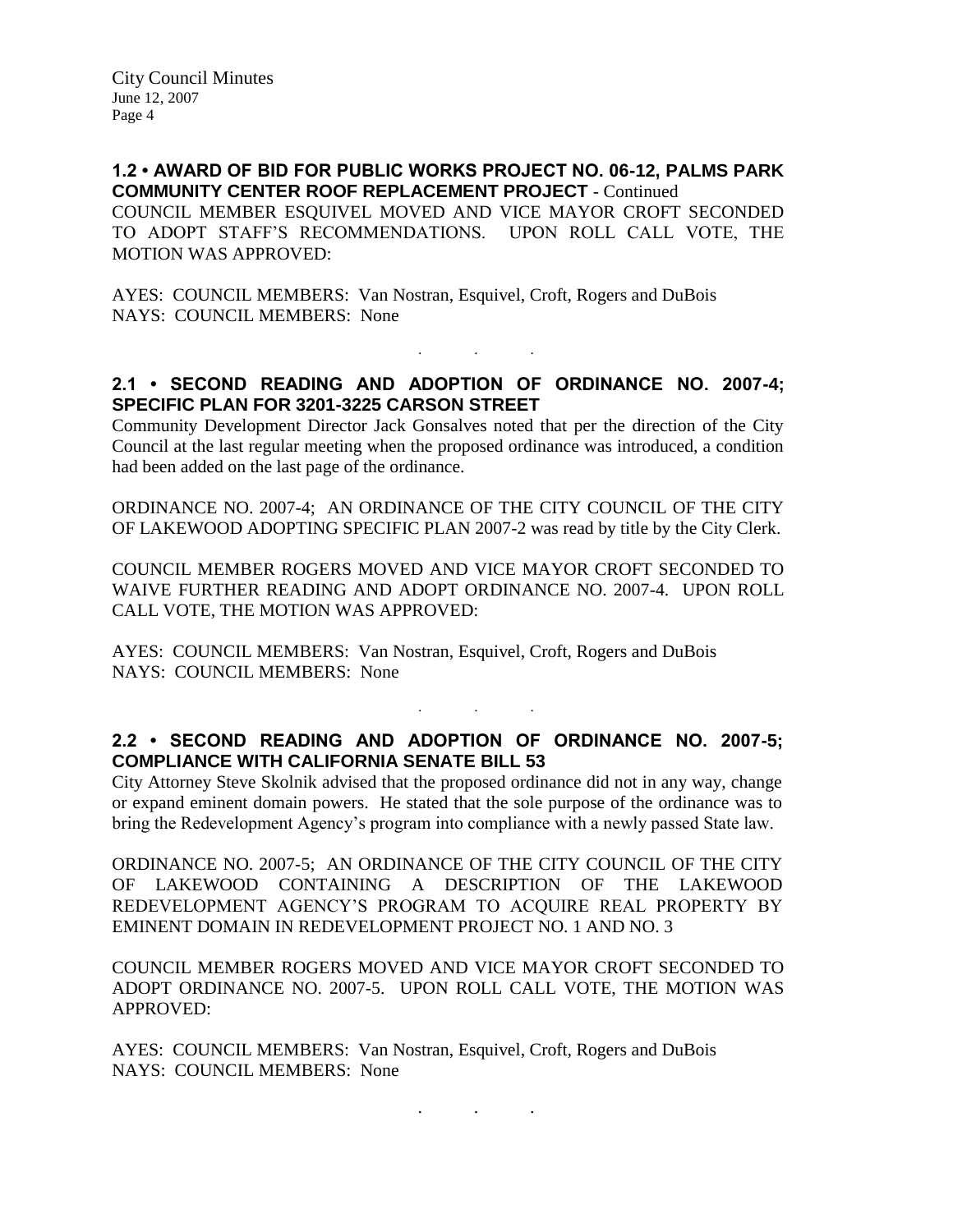# **3.1 • APPLICATION FOR L.A. COUNTY REGIONAL PARK AND OPEN SPACE DISTRICT GRANT**

Recreation and Community Services Director Lisa Litzinger displayed slides and gave a brief report based on the memo in the agenda. She stated that the Los Angeles County Regional Park Open Space District was allocating monies through a competitive grant for acquisition, improvement, development or rehabilitation. The proposed project for grant submission would make changes at Bloomfield Park to accommodate a larger Teen Resource Center. It was the recommendation of staff that the City Council adopt the proposed resolution approving an application for funds for the Bloomfield Park Teen Resource Center Expansion Project and appoint the Mayor as the City's agent for contract execution.

RESOLUTION NO. 2007-19; RESOLUTION OF THE CITY OF LAKEWOOD APPROVING THE APPLICATION FOR GRANT FUNDS FROM THE LOS ANGELES COUNTY REGIONAL PARK AND OPEN SPACE DISTRICT FOR FOURTH SUPERVISORIAL DISTRICT EXCESS FUNDING FOR THE BLOOMFIELD PARK TEEN RESOURCE CENTER EXPANSION PROJECT

Responding to a question from Vice Mayor Croft, Ms. Litzinger stated that the grant application was due on June 15th and that the City should be notified by August whether a grant for this project had been funded.

COUNCIL MEMBER VAN NOSTRAN MOVED AND COUNCIL MEMBER ESQUIVEL SECONDED TO APPROVE STAFF'S RECOMMENDATIONS. UPON ROLL CALL VOTE, THE MOTION WAS APPROVED:

AYES: COUNCIL MEMBERS: Van Nostran, Esquivel, Croft, Rogers and DuBois NAYS: COUNCIL MEMBERS: None

At 8:02 p.m., the Regular Meeting of the City Council was recessed for the Meeting of the Lakewood Redevelopment Agency. At 8:03 p.m., the City Council Meeting was reconvened.

. . .

. . .

. . .

## **ORAL COMMUNICATIONS: None**

## **CLOSED SESSION:**

At 8:03 p.m. the City Council recessed to a closed session, pursuant to Government Code §54957.6, for a conference with its labor negotiator, City Manager Howard Chambers, regarding negotiations with the Lakewood City Employees' Association. At 8:12 p.m. the meeting reconvened.